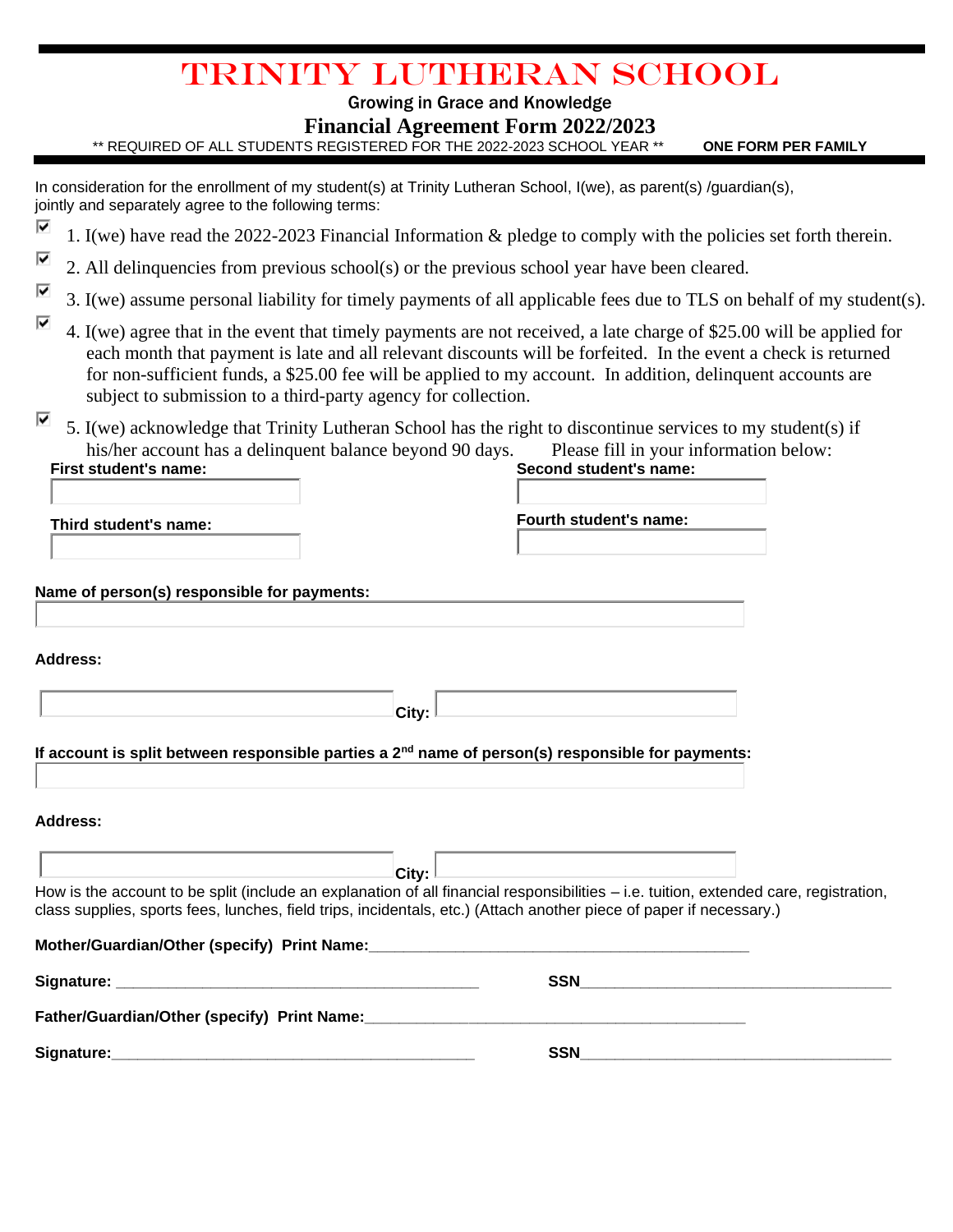## **ACCEPTANCE OF THE FINANCIAL CONTRACT**

 $I/We$ , as

parent/legal guardian of the child(ren) listed above, do hereby agree to the financial obligation as itemized in the Financial Contract.

## **Current COVID-19 guidelines do not allow for volunteers on campus. When restrictions are lifted, you will be notified and the following options will be put into place. Check one of the following boxes:**

**Optional Buy-Out** – pay fee rather than participating in service hours By choosing this option, I choose to pay \$210.00 for the year (or \$70.00 at the end of each trimester) as an alternative to participating in the service hour's program. – Initial to acknowledge choice \_\_\_\_\_\_\_\_\_

## **Volunteer Service Hours**

 By choosing this option, I understand that I will participate in this program and abide by the terms and conditions set out for each of them. – Initial to acknowledge choice

All tuition payments are due on the first of each month starting in August of the school year. (August, September, October, November, December, January, February, March, April, May) Payments will be assessed a \$25.00 late fee after the tenth of each month if payment is not received. If desiring a monthly due date other than the first of each month, you may request a different date by filling out the following: I (we) request payment to be due on the of each month. I (we) understand payment must be received each month by this date or will be assessed a \$25.00 late fee if not received ten days after this date. This includes months when we are not in school due to holiday or any other non-school day. The date request is only good for the 2022/2023 school year.

**I/We have read the above contract and agree to the stipulations listed. Both parents and/or legal guardians must sign below. Choose signature line that applies to you and your family.**

|                           | Date:                                                    |
|---------------------------|----------------------------------------------------------|
| (mother)                  |                                                          |
|                           | Date: $\frac{1}{\sqrt{1-\frac{1}{2}} \cdot \frac{1}{2}}$ |
| (father)                  |                                                          |
|                           | Date:                                                    |
| (legal guardian)          |                                                          |
|                           |                                                          |
| (legal guardian)          |                                                          |
|                           |                                                          |
| (other – please describe) |                                                          |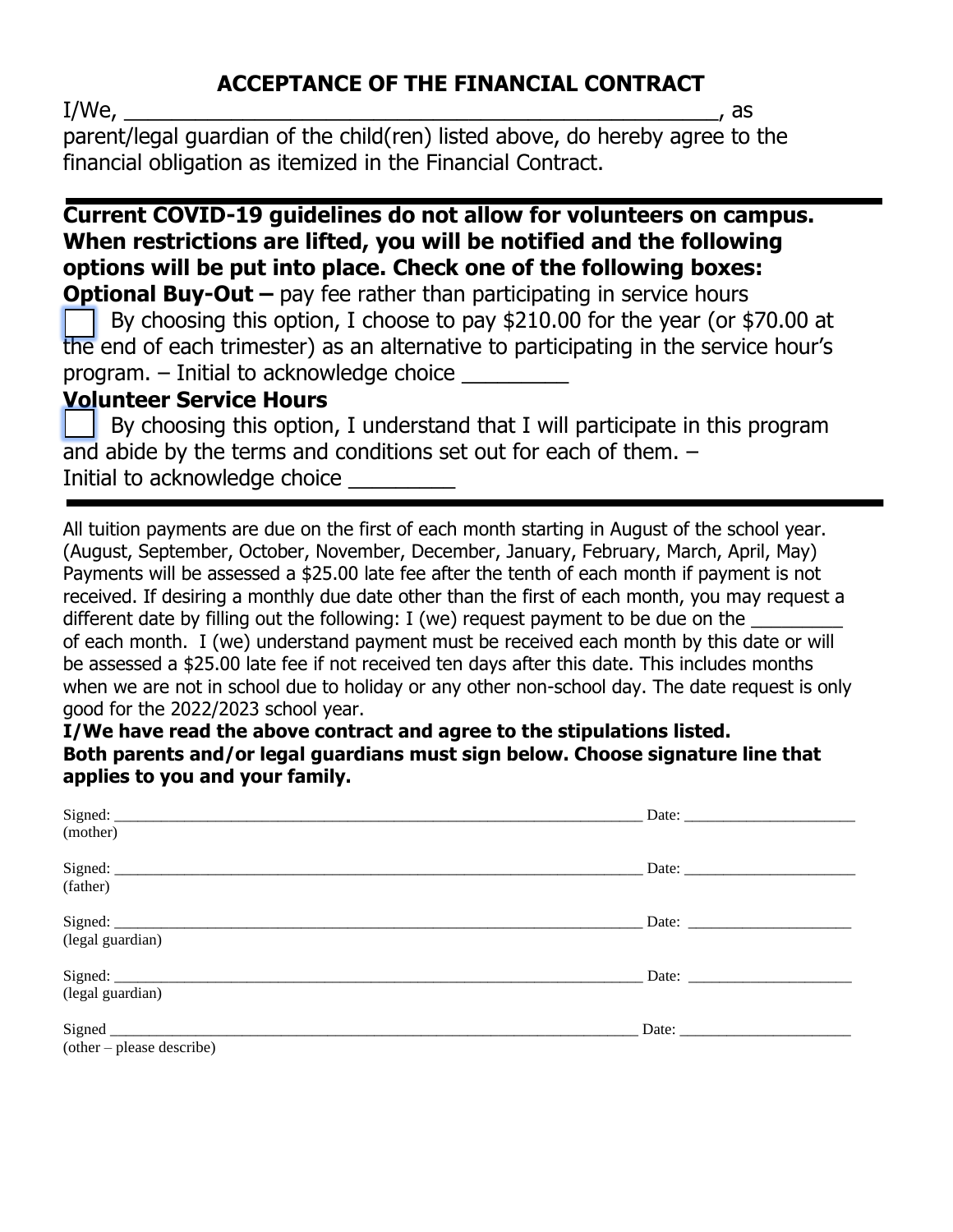# **Trinity Lutheran School**

**Growing in Grace and Knowledge**

# **Tuition, Fees and Enrollment Process for 2022/2023**

## **ENROLLMENT PROCESS**

Initial Form:

- 1. Pre-Enrollment and Evaluation Permission Form with \$25.00 fee and assessment appointment date & time scheduled.
- 2. Application for enrollment with all parent/guardian signatures along with registration fee.
- 3. Upon acceptance, the remaining enrollment packet paper work and financial agreement. See support documents.
- 4. Official Birth Certificate this is not the hospital issued record of birth, but a copy of the official birth certificate from the Office of Vital Records in the county of birth.
- 5. Signed release form and/or mailing address of previous school in order to receive cumulative student records.
- 6. Teacher Evaluation Form The school submits this form to the student's current or most recent teacher based upon information provided by the parent. The teacher is asked to mail the completed forms directly to TLS within 15 business days.

Upon Acceptance, turn in the Non-Refundable Annual Registration and Materials Fee along with the support documents. Completed documents verifies your commitment to send your child to Trinity and allows the school to plan accordingly. Without accurate enrollment numbers, staffing cannot be properly planned for. There is limited space for each class. **Support Documents**:

- 1. Identification and Emergency Information double-sided with Driver's Insurance Form
- 2. Student Release form/Medication Administration double-sided with Parental/Guardian Commitment.
- 3. Parent Questionnaire
- 4. Financial Agreement double sided with informational page Terms of Financial Contract
- 5. Proof of California Health requirements see Vaccination Letter for clarification

#### **Other forms/Procedures** (if applicable):

- 1. Report of Health Examination for School entry Kindergarten only
- 2. Proof of 2 doses of varicella all grades, proof of Booster Tdap prior to  $7<sup>th</sup>$  Grade
- 3. Extended Care Form, if attending.
- 4. Parent Consent for Administration of Medications and Medication Chart.
- 5. Custody Restrictions/Orders
- 6. Teacher Evaluation Form (transfer students only sent through our office)
- 7. Any pertinent information (medical, special needs, or other) that would be helpful for the school.

#### **REGISTRATION/**Materials Fee covers book fees, startup costs, student insurance and standardized testing fees (K-8)

| Registration                         | Kindergarten through 8 <sup>th</sup> Grade                                                        | Preschool |
|--------------------------------------|---------------------------------------------------------------------------------------------------|-----------|
| 1 <sup>st</sup> Child                | \$350.00                                                                                          | \$150.00  |
| $*2nd$ , 3 <sup>rd</sup> Child, etc. | \$300.00                                                                                          | \$125.00  |
|                                      | *must live in the same household more than 50% of the time and be claimed as a dependent on taxes |           |
|                                      |                                                                                                   |           |

#### **Other Fees:**

New students: \$25.00 assessment/placement fee

All students: Class supplies fee: Kindergarten – 2<sup>nd</sup> Grade: \$45.00, 3<sup>rd</sup> – 4<sup>th</sup> Grades: \$65.00, 5<sup>th</sup> – 8<sup>th</sup> Grade: \$85.00

Service Hours Fee: (per family) \$210.00 annually or 21 hours of volunteer time distributed into 7 hours each trimester. This is currently on hold due to COVID-19 guidelines but will be back in place when restrictions are lifted.

*TUITION – Kindergarten through 8th Grade: Tuition is based on a yearly rate. You may pay in 10 monthly payments (August 1st through May 1st) or in full at the beginning of the school year with check, cash, or money order. Credit cards (Visa* 

*and Master Card) are accepted along with a processing fee through Fast Direct 'Finance Link' or Simply Giving.*

| <b>Student</b> | <b>Yearly Tuition</b> | <b>Monthly</b> | If tuition is paid in full by August 1, a 5% discount is applied. If |
|----------------|-----------------------|----------------|----------------------------------------------------------------------|
| $1st$ Child    | \$6,000,00            | \$600.00       | the monthly payment plan is utilized, payments are due on the        |
| $2nd$ Child    | \$5,400.00            | \$540.00       | $1st$ of each month and become late if received after the $10th$ .   |
| $3rd$ Child    | \$4,900.00            | \$490.00       | A \$25.00 late fee will be assessed on each late payment.            |

#### *TUITION – Preschool: Yearly Rate (No discount given unless both students are in preschool)*

| <b>Student</b> | Pre-K/TK<br>M-F<br>4 to 5 years old<br>4.5 hrs./7.25 hrs. | Pre-K M/W/F<br>4 to 5 years old<br>3 hrs./4.5 hrs./7.25 hrs. | 3 to 4 years old<br>T/Th<br>$3 \text{ hrs.}/4 \text{ hrs.}$ | 2 to 3 years old<br>T/Th 9:00 –<br>12:00 |
|----------------|-----------------------------------------------------------|--------------------------------------------------------------|-------------------------------------------------------------|------------------------------------------|
| 1st Child      | \$5200/\$6000                                             | \$3300/\$3900/\$4500                                         | \$2500/\$2900                                               | \$2700.00                                |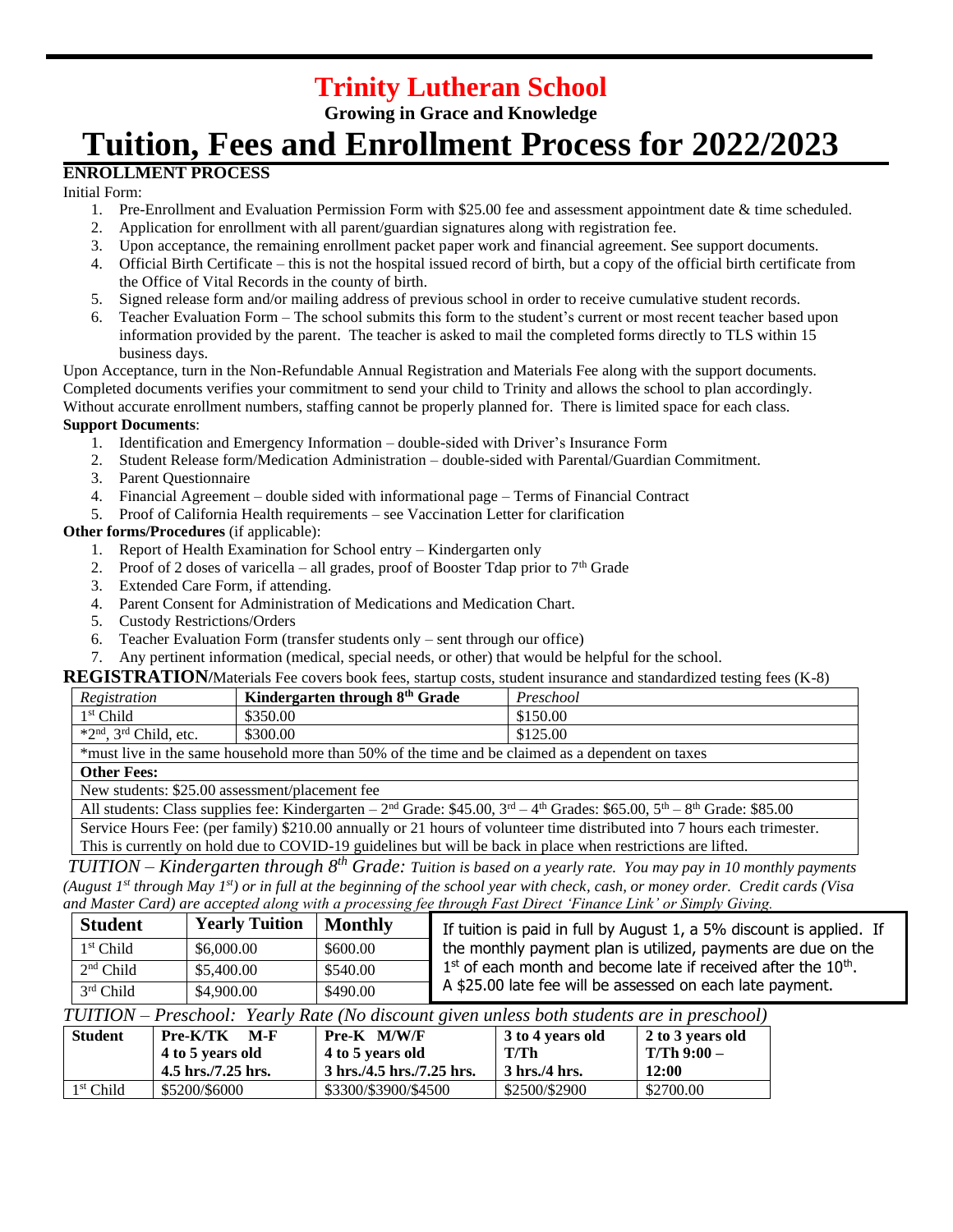| Child       | 0%             | 0%                 | 10%            | 10% discount of |
|-------------|----------------|--------------------|----------------|-----------------|
| $\gamma$ nd | discount of    | discount of lowest | discount of    |                 |
|             | lowest tuition | tuition            | lowest tuition | lowest tuition  |

## **EXTENDED CARE**

Currently, Extended Care is available after school every school day, excluding Good Friday, the last day of school and school holidays, from 3:00-5:30p.m. Monday, Tuesday, Thursday, Friday and 2:00 – 5:30p.m. Wednesday. There is limited space available, so you must pre-register each month for the desired days needed. Extended Care is **\$4.75/hour** billed in quarter-hour increments. Monthly billing comes through Fast Direct. Payment is due upon receipt. Any delinquent payments will cause interruption to services, your child will not be allowed to attend until payment is made and a \$25.00 late fee will be assessed on your account.

## **LUNCHES**

Lunches are available to order through School Eatery.<https://schooleatery.ahotlunch.com/home>Domain login is given at the start of a new school year. These lunches are delivered fresh to the school from local restaurants. You must order online the day before.

### **SPORTS FEES**

When sports are not restricted due to COVID-19, a \$75.00 sports fee is charged for each sport a student in middle school participates in. This goes directly into covering the cost of the league, payment to the referee officials, uniforms and equipment. Additional costs may incur if a student purchases a team sweatshirt. Prices will vary depending on design and amount of silk screening.

## **YEARBOOK**

A full color yearbook is available for \$40.00. Yearbooks must be pre-ordered and paid for by March 1. After March 1, the cost is \$45.00.

## **INDIVIDUAL CLASS EVENTS AND FIELD TRIPS**

When field trips are not restricted due to COVID-19, your child's class may participate in a special event or field trip in which a cost is involved. You will be notified of cost and given instructions for payment prior to each event. In the case of larger trips, the teacher, along with the support of the class parents, usually organizes some type of fundraiser to help defray the cost of the trip.

## **OTHER FEES/EXCESSIVE TARDY FEES**

If your child(ren) participate(s) in extra-curricular activities, the fee, if any, associated with the activity must be paid prior to student participation. Excessive tardiness is defined as being tardy more than 10% (6 per trimester) of the current school session. **Students** who have excessive tardiness may be subject to any or all of the following: **miss** the **next class activity, fieldtrip, or special event** in order to have time to make up lost learning time or **serve detention**. Any **student** receiving **six** or **more tardies** in a single trimester will be billed **\$10.00 per tardy** (on the family account) starting on the sixth tardy.

## **LATE REGISTRATION/EARLY WITHDRAWAL**

Families who withdraw their children will be charged two weeks from the time of notification. The annual tuition will be prorated based on a day rate. Trinity Lutheran School does not refund or prorate registration fees. Those who register after the start of school must pay the full registration.

## **SCHOOL PROPERTY DAMAGE:**